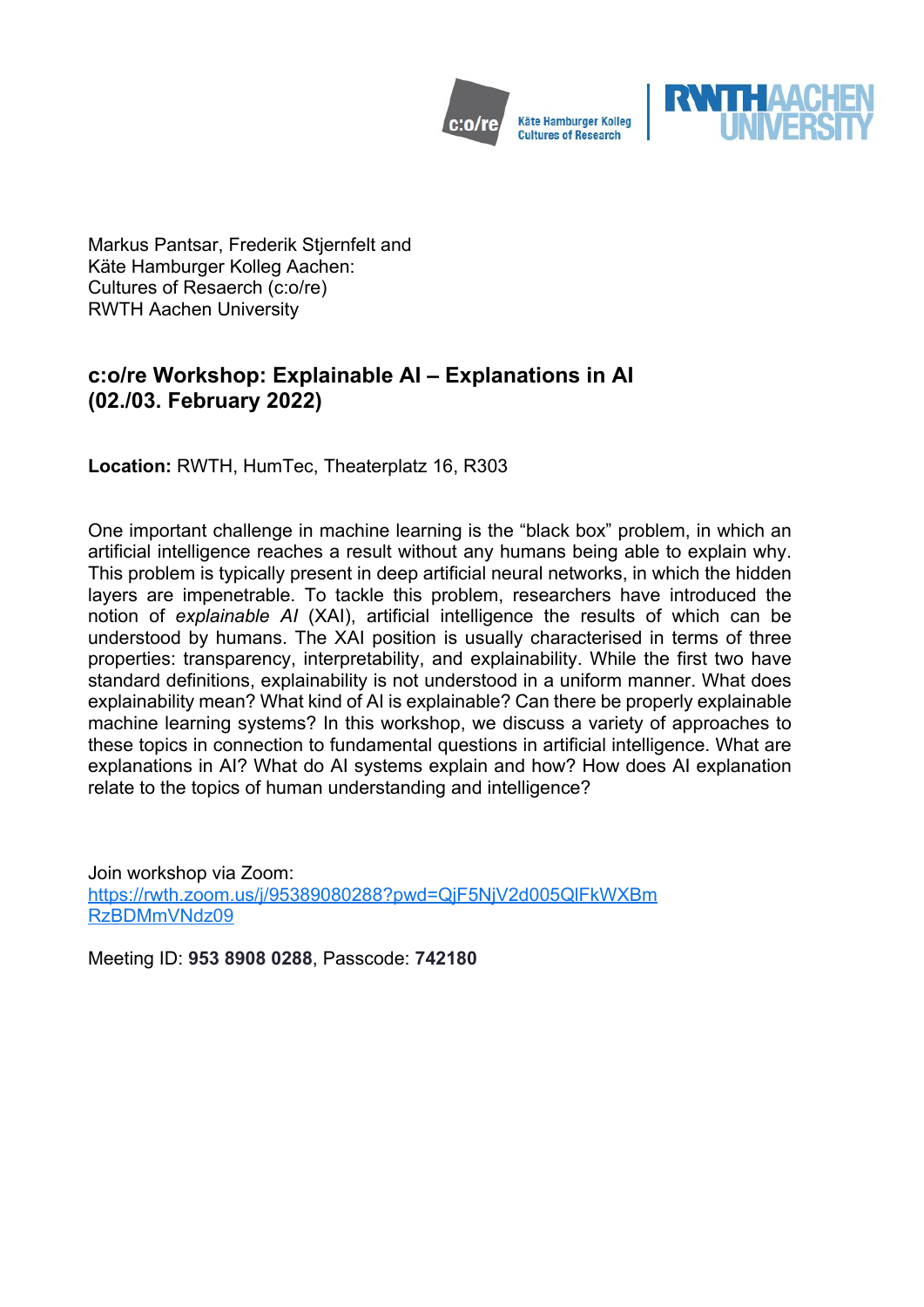#### **Program:**

#### **Wed., 02.02. R303 & online**

13:00–13:40 Daniel Wenz (RWTH Aachen)

### **"Understanding Explanatory Structures in Computer-Assisted Proofs – Explanation and Understanding together Again?"**

13:40–14:20 Markus Pantsar (University of Helsinki, c:o/re Aachen)

#### **"Theorem Proving in Deep Artificial Neural Networks"**

- 14:20 COFFEE BREAK
- 14:50–15:30 Frederik Stjernfelt (Aarhus University, c:o/re Aachen)

#### **"Peirce as a Philosopher of AI"**

- 15:30 BREAK
- 17:00–19:00 c:o/re Lecture Series "Cultures of Research Digitalization of Research"

Jobst Landgrebe (Cognotekt, Cologne)

**"Certifiable 'Artificial Intelligence' for Reliable Systems"**

Join lecture via Zoom: <https://rwth.zoom.us/j/95907232437>